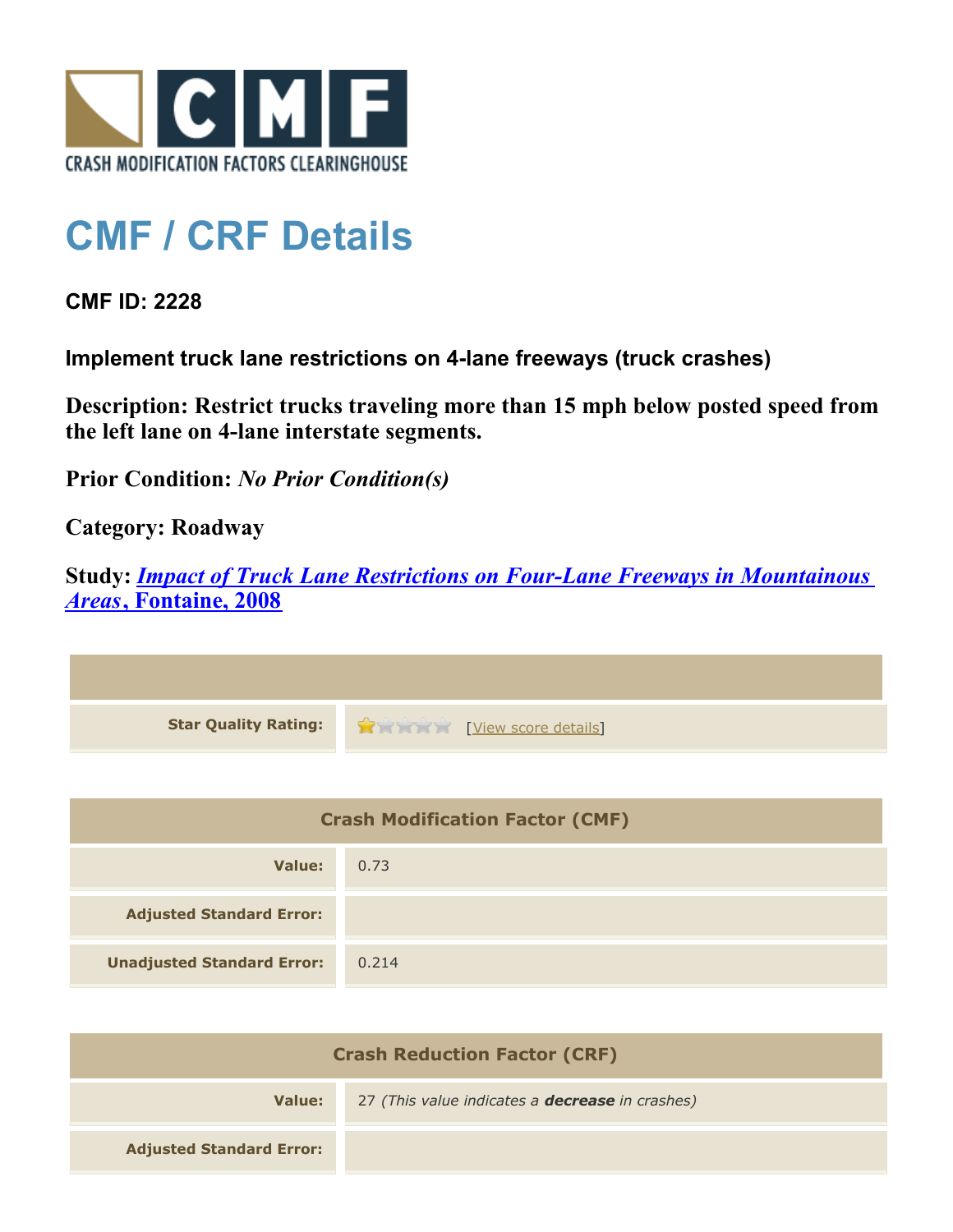| <b>Applicability</b>       |                                                                      |
|----------------------------|----------------------------------------------------------------------|
| <b>Crash Type:</b>         | All                                                                  |
| <b>Crash Severity:</b>     | K (fatal), A (serious injury), B (minor injury), C (possible injury) |
| <b>Roadway Types:</b>      | Principal Arterial Other Freeways and Expressways                    |
| <b>Number of Lanes:</b>    | $\overline{4}$                                                       |
| <b>Road Division Type:</b> |                                                                      |
| <b>Speed Limit:</b>        |                                                                      |
| <b>Area Type:</b>          |                                                                      |
| <b>Traffic Volume:</b>     | 4041 to 24361 Annual Average Daily Traffic (AADT)                    |
| <b>Time of Day:</b>        | All                                                                  |

## *If countermeasure is intersection-based*

| <b>Intersection Type:</b>         |  |
|-----------------------------------|--|
| <b>Intersection Geometry:</b>     |  |
| <b>Traffic Control:</b>           |  |
| <b>Major Road Traffic Volume:</b> |  |
| <b>Minor Road Traffic Volume:</b> |  |

| <b>Development Details</b>      |              |
|---------------------------------|--------------|
| <b>Date Range of Data Used:</b> | 2001 to 2006 |
| <b>Municipality:</b>            |              |
| State:                          | <b>VA</b>    |